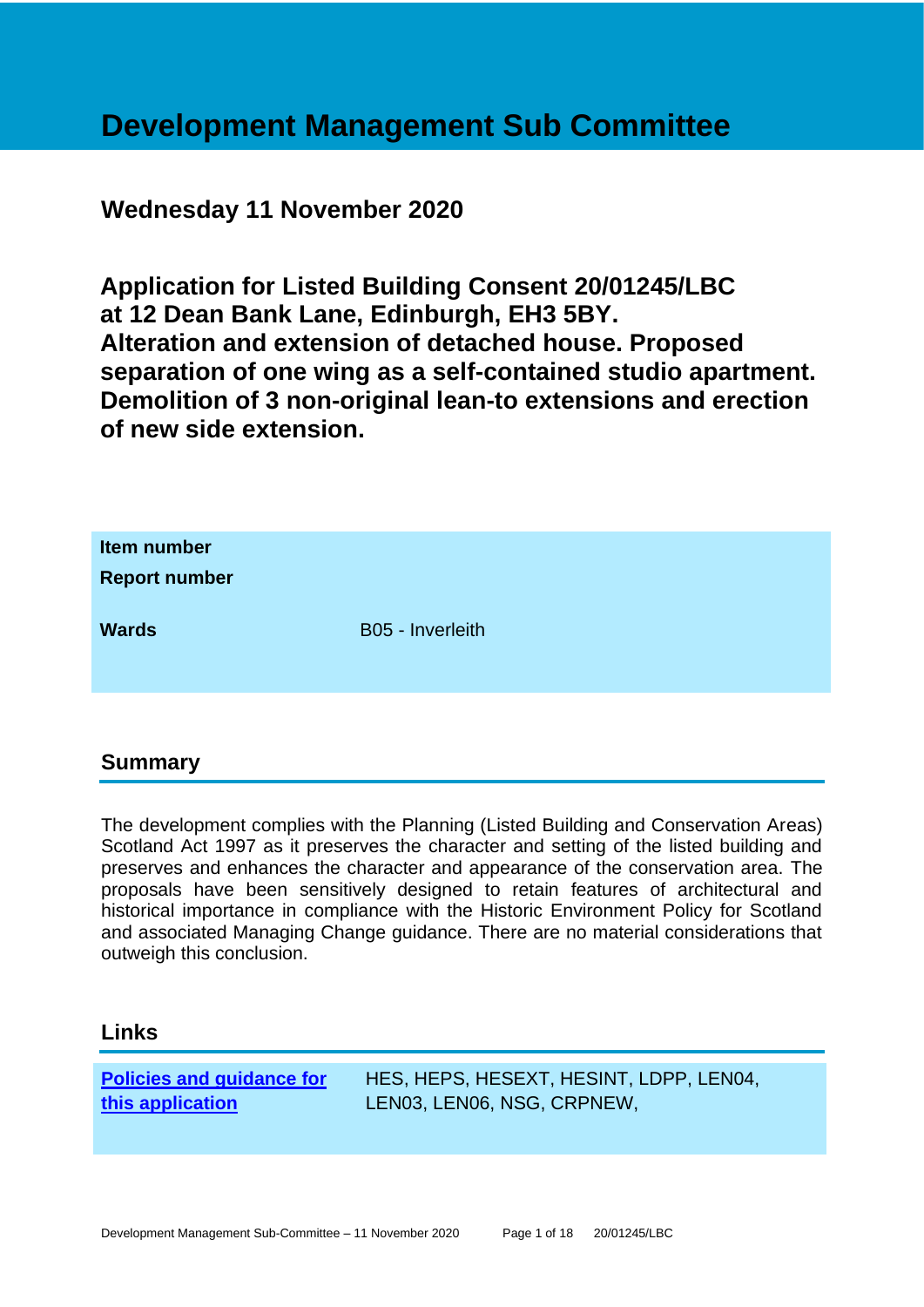# **Report**

**Application for Listed Building Consent 20/01245/LBC at 12 Dean Bank Lane, Edinburgh, EH3 5BY. Alteration and extension of detached house. Proposed separation of one wing as a self-contained studio apartment. Demolition of 3 non-original lean-to extensions and erection of new side extension.**

## **Recommendations**

**1.1** It is recommended that this application be Granted subject to the details below.

## **Background**

## **2.1 Site description**

The application site is Dean Park House, a Georgian villa constructed during the 18th century and subsumed by the creation of Saxe-Coburg Street and Place in the early 19th century. It is category B listed (listed on 14 December 1970 Ref: 29771). Further extensions were added in the late 60s/70s.

The original central hipped-roof villa has later two-storey pavilion wings extending to the rear and lean-to single storey extensions to the outer left and right concealed by tall flanking fin walls with ball finials. Subsequent extensions have been added in the 19th and 20th centuries to the side and rear courtyard.

The principal two storey elevation is mostly hidden from the street, facing a private garden, which is enclosed by a high, ashlar-coped sandstone rubble boundary wall and gates.

The plainer rubble sandstone rear elevation faces the street.

The building is in use as a private residence.

This application site is located within the New Town Conservation Area.

## **2.2 Site History**

5 June 2008 - listed building consent granted for repair works to external envelope of existing house and boundary wall including roof, gutter, chimney and masonry repairs, removal of current mortar and re-pointing in suitable lime mortar, rationalisation of internal spaces to rear, removal of 1960s flat roof, boiler room extension and replacement with slate pitched lean-to extension (planning reference: 08/00821/LBC).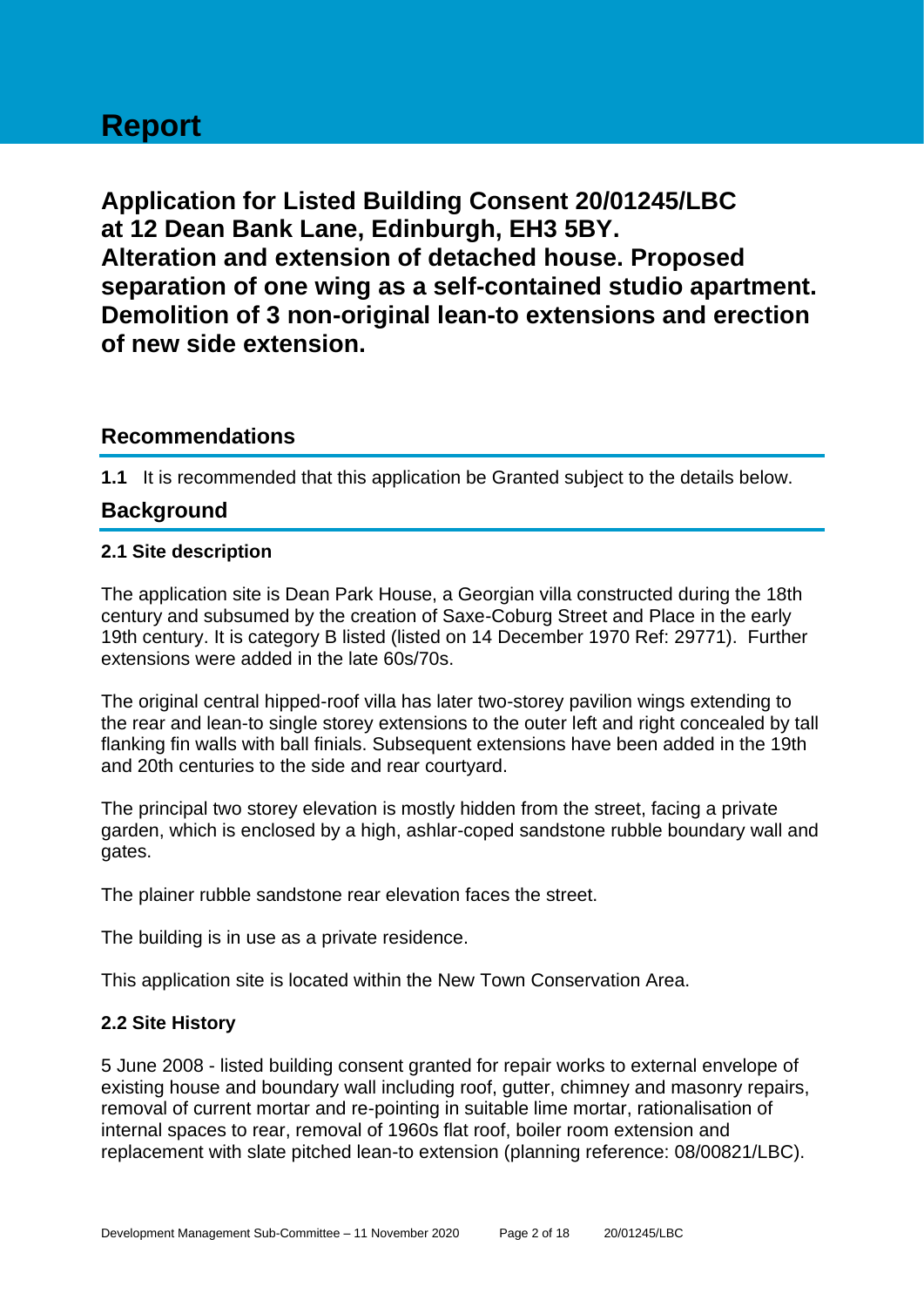11 December 2008 - planning permission granted for repair works to external envelope of existing house and part of boundary wall including roof, gutter, chimney and masonry repairs, removal of current cement mortar and re-pointing in suitable lime mortar, removal of 1960's flat roof, boiler room extension and replacement with new slate pitched lean-to extension, based on earlier photographic evidence (planning reference 08/00821/FUL).

3 June 2020 - tree works agreed without a requirement for a Tree Preservation Order (planning reference: 20/01787/TCO)

## **Main report**

## **3.1 Description of the Proposal**

It is proposed to carry out various alterations and additions to the detached property. This includes the demolition of non-original lean-to extensions and the erection of a single storey extension to the north eastern elevation and the separation of the western wing to create a self-contained studio apartment.

External alterations to the front principal (non-street facing) elevation include: -

- − modern timber doors and screen to the existing west extension are replaced with more contemporary aluminium glazing. The adjacent study door and window on the side elevation of the existing single storey lean-to would be replaced with the same;
- − natural low stone wall built with stone from downtaking and matching stone in front of new extension and
- − new automated timber gates on access.

External alterations to the rear (street facing) elevation include: -

- − non-original 20th century extension removed;
- − timber framed window in existing opening;
- − new timber window/door in existing opening;
- − new timber gate;
- − new glazed lead low pitched roof over the existing courtyard and
- − new monopitch aluminium/steel framed rooflights

External Alterations to south western elevation

- − new aluminium/steel framed rooflight, low profile to match slate roof;
- − replacement of three existing fixed rooflights with openable aluminium/steel framed rooflights;
- − patio and path reinforced using existing and new stone paviours.
- − new glazed timber window/door.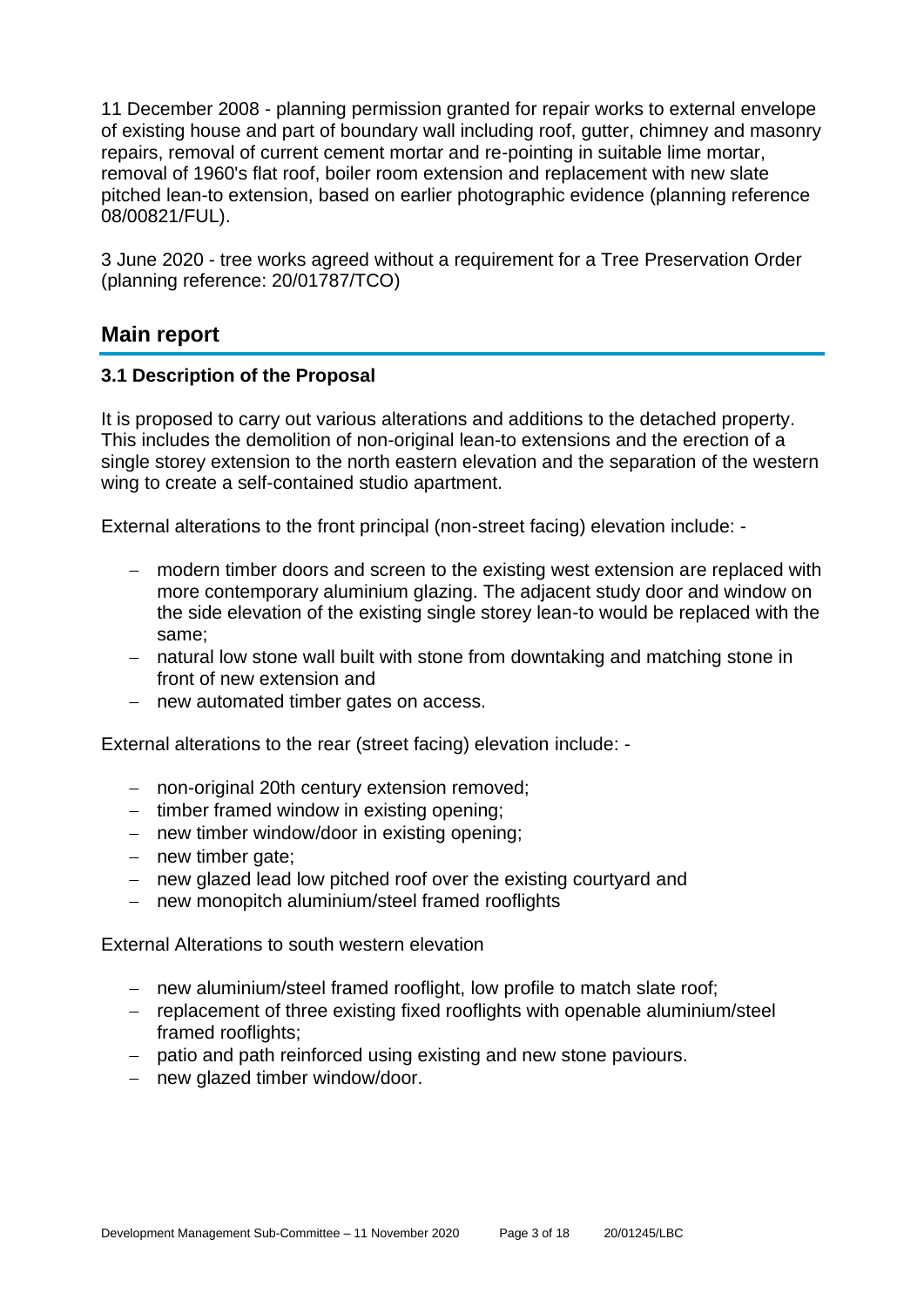External alterations to the north eastern elevation include: -

- − single storey glazed extension with flat lead roof and fascia and slimline aluminium sliding doors;
- − patio area to rear of new extension and
- − slimline rooflight over side roof.
- − installation of gas flue.

Internal alterations include rationalisation of the interior by the removal of internal walls and forming new partitions, installation of a new spiral staircase and mezzanine floor in the studio, new fitted wardrobes, removal of existing kitchen and utility cabinets and the installation of a new kitchen, pantry and laundry room in the main house as well as the self-contained unit. The principal rooms will be retained in their current form and the main staircase will also be unaltered. The secondary staircase will be retained but covered over.

## Previous Scheme

Following a site visit, the scheme was amended, and revised plans submitted to reflect the proposed changes as follows: -

Proposed extension

- − reduced the overall scale of the extension, easing the facade further back and reducing the height and pulling in the length;
- − extension has also been made more lightweight in appearance by replacing the stone gable end with a glass corner.
- − reduced the extent of hardstanding and low walls in front of the extension to make the extension more subservient to the main facade and
- − original slate roof on the upper pitch over the kitchen area has been retained.

#### Ground Floor

- − Existing stone secondary stair is retained and will be used as a store;
- − Stone range has been retained in the large west bedroom and
- − Openings retained with new glazed timber window/door in the west bathroom.

#### Rear yard area

- − Clearer layout to reflect the original plan form;
- − Lean-to slate roofs and walls retained where they abut the boundary wall and
- − Slot windows openings omitted from the boundary wall;

#### Upper floor

− Stair wall nib has been retained at half height.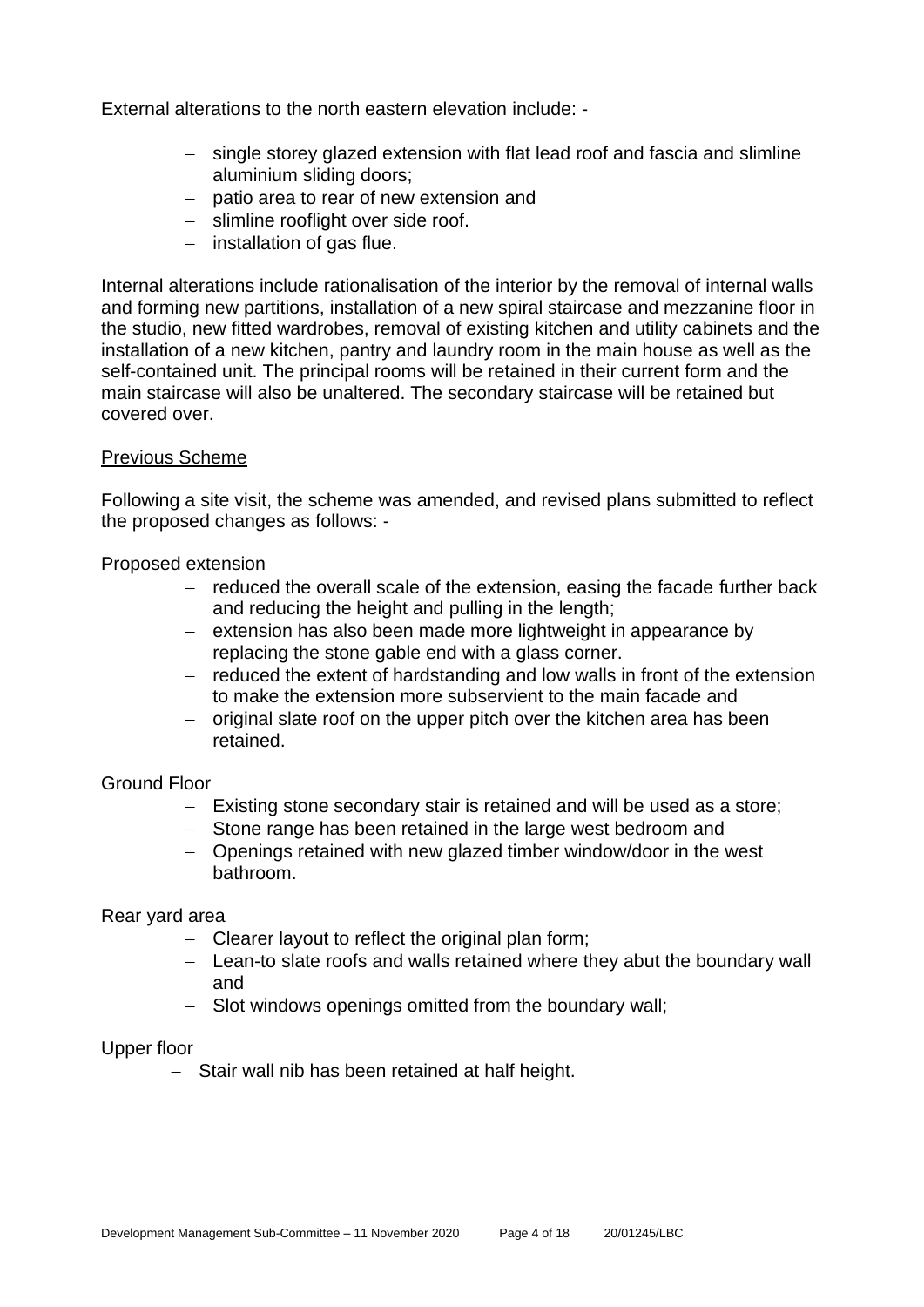## Supporting Documents

The following supporting documents were submitted as part of the application: -

- − Design and Access Statement and
- − Arboricultural Impact Assessment

## **3.2 Determining Issues**

Section 14 of the Planning (Listed Buildings and Conservation Areas) (Scotland) Act 1997 states - In considering whether to grant consent, special regard must be had to the desirability of preserving the building or its setting or any features of special architectural or historic interest which it possesses. For the purposes of this issue, preserve, in relation to the building, means preserve it either in its existing state or subject only to such alterations or extensions as can be carried out without serious detriment to its character.

Section 64 of the Planning (Listed Buildings and Conservation Areas) (Scotland) Act 1997 states - special attention shall be paid to the desirability of preserving or enhancing the character or appearance of the conservation area.

In determining applications for listed building consent, the Development Plan is not a statutory test. However, the policies of the Local Development Plan (LDP) inform the assessment of the proposals and are a material consideration.

## **3.3 Assessment**

To address these determining issues, the Committee needs to consider whether:

- a) the proposed works preserve the character of the listed building and its setting;
- b) the proposals preserve the special character and appearance of the conservation area and
- c) public comments have been addressed.

## a) Listed Building and Setting

Section 59 (1) of the Planning (Listed Building and Conservation Areas) (Scotland) Act 1997 states:

"In considering whether to grant planning permission for development which affects a listed building or its setting, a planning authority or the Secretary of State, as the case may be, shall have special regard to the desirability of preserving the building or its setting or any features of special architectural or historic interest which it possesses."

Historic Environment Scotland (HES) guidance note Managing Change: Extensions, sets out the principles that apply to adding extensions to listed buildings. Other HES Managing Change guidance which applies to this case includes Interiors and Setting.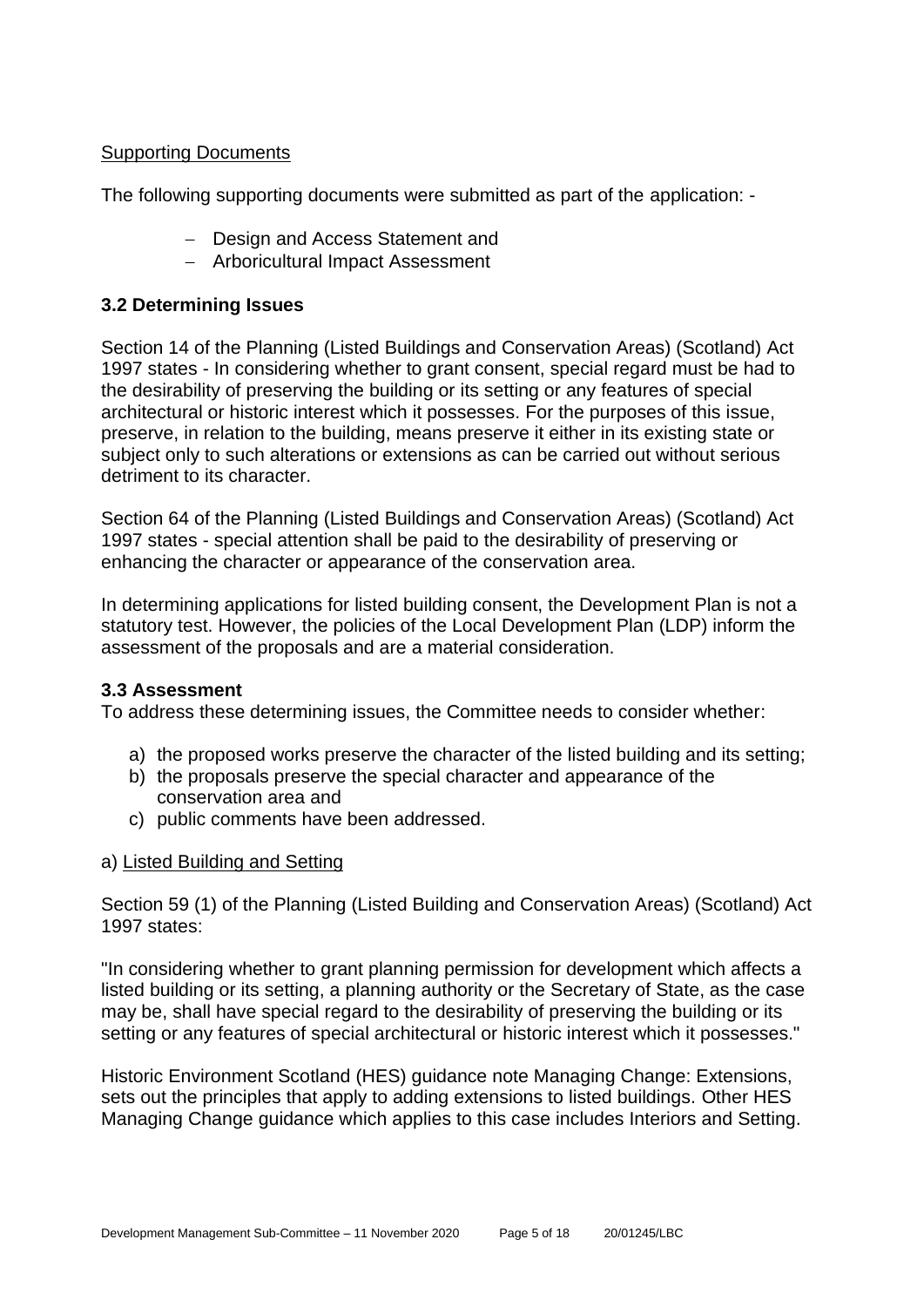LDP Policy Env 3 (Listed Buildings - Setting) states that development within the curtilage or affecting the setting of a listed building will only be permitted if not detrimental to the appearance or character of the building or its setting.

LDP Policy Env 4 (Listed buildings- Alterations and Extensions) states that proposals to alter or to extend listed buildings will be permitted where those alterations are justified; would not result unnecessary damage to historic structures or diminution of its interests; and where any additions would be in keeping with other parts of the building.

Minimal alterations are being carried out to the principal (garden) elevation and the symmetrical frontage will be largely retained. The main change in viewing this elevation will be the introduction of the new glazed extension on the east elevation but this is set back from the frontage and its lightweight design means it will not compete with the solid stone facade of the listed building. It will appear as a clear modern intervention to a building that has undergone significant change through the years and will add a positive architectural statement to the timeline of the building.

Historic Environment Scotland (HES) has raised concerns about this extension and suggests it should be set further back, but this would affect the tree roots of a very significant ash tree at the back of the site. So, although in the revised scheme the extension has been reduced and set further back, it cannot fully meet the concerns of HES. However, the extension is compatible with the principles set out in HES Managing Change guidance on Extensions and is considered acceptable.

The various alterations to the rear street elevation have been designed sympathetically. This is an elevation that is random in appearance with some very fine features, but the alterations will not diminish this character. Again, HES has raised concerns about the level of intervention here but the alterations largely preserve this elevation and are acceptable.

The 20th century lean-to extensions are not original, and their removal is acceptable. The infilling of the rear courtyard by placing a new roof over the area will have minimal impact on a space that has already been largely infilled with a 1960's extension. Although HES has raised concerns about fully infilling this courtyard and suggests a vestige should be retained, this purist approach is not considered necessary in this case. Apart from a few internal walls, the original courtyard cannot be discerned and there is nothing of special interest to be preserved in this area.

The proposed fenestration, along with new doors and windows throughout are appropriate in proportions, style and materiality and will not have an adverse impact upon building. The proposal ensures a balance of traditional timber windows and the introduction of contemporary aluminium and steel rooflights and patio doors in contrast. The introduction of these contemporary materials will therefore not diminish the historical character of the building, but rather complement it.

In terms of boundary walls, the loss of original stonework will be minimal, and the proposed traditional design of gates is in keeping with the appearance of other pedestrian openings in the lane. The proposed gates are acceptable in terms of proposed materials, proportions and opening method.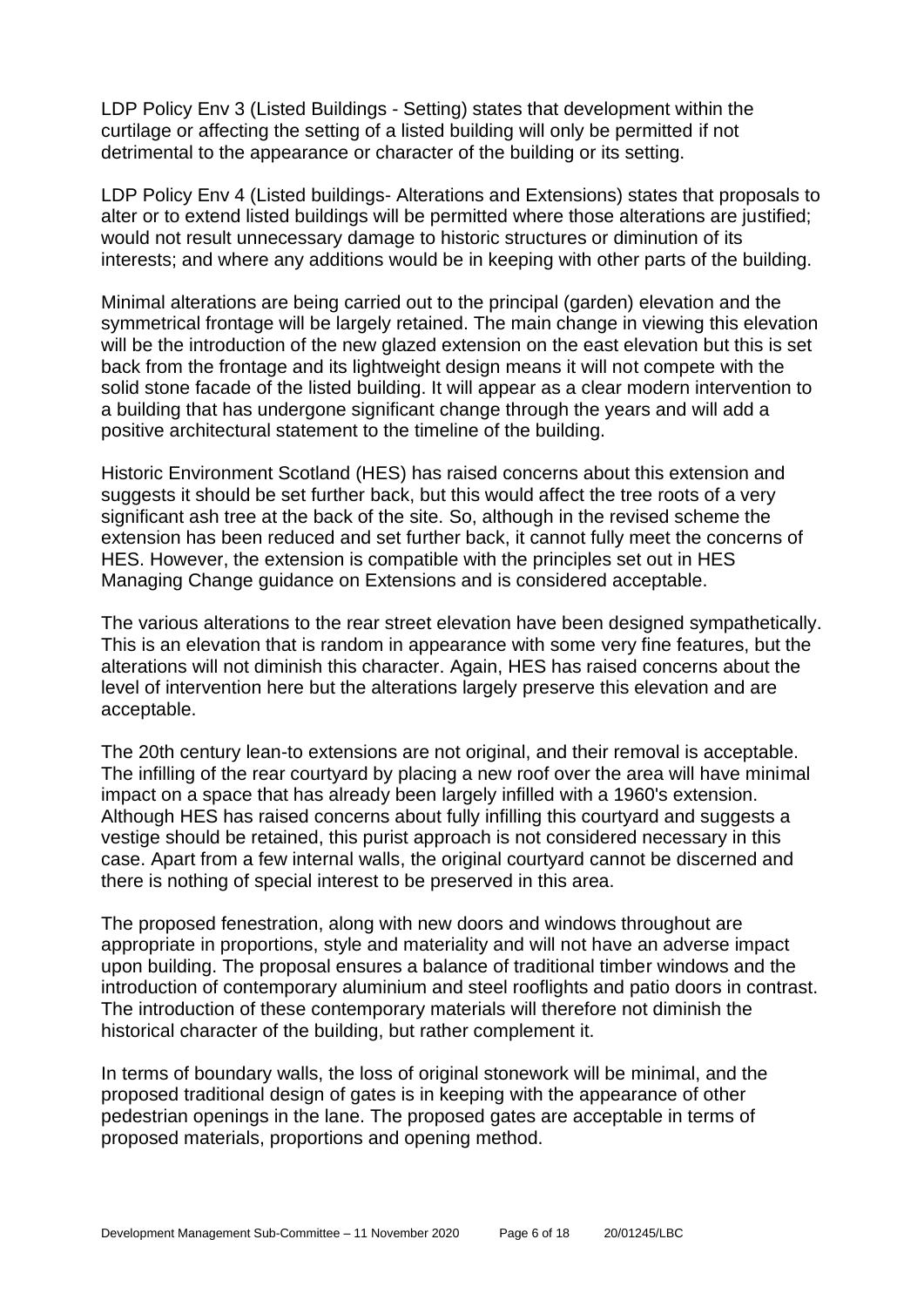Currently, the interior of the property is requiring modification. The internal layout of ancillary spaces and main kitchen are dark and disconnected. The upper storey bedroom areas are also disconnected being accessed by three separate stairs.

The proposed alterations will reconfigure the layout through the formation new openings, removing some existing openings that are no longer required and bare no historical or architectural significance, and by removing a wall between two bedrooms. These works are intended to make the building fit for purpose and allow the building to be utilised for modern living.

Internally, there are three good principal rooms within the building, and these will be retained, and any features restored. The original staircase will also be retained and the secondary staircase at the back of the building which is of lesser interest will be retained but floored over. The original back of the building has already been partially removed to allow for previous extensions, and the interior is generally of low significance is terms of remaining fabric. However, apart from an opening to the new extension, this fabric will largely be retained. The proposed slapping is modest in width and will be detailed sensitively. The re-arrangement brings the house into better beneficial use and does not significantly alter the internal layout to the detriment of its historical interest. New openings are normally resisted in buildings of this age and type. However, in this case, an exception is acceptable.

There are some alterations on the upper floor to create better bedrooms, but these rooms are poorly proportioned and capable of change without harm to the building's special interest. The proposed alterations are compatible with HES Managing Change guidance on Interiors.

The sub-division of the west wing to provide a self-contained studio is acceptable in this instance, given that the building will still read as a single dwelling house from the exterior and alterations to achieve the sub-division will not result in the loss of any historic fabric of the building.

The floorplans show the installation of an internal gas flue. No details of this element are included in the submission or indicated on the elevational drawing. As such, a condition is recommended requiring details of the proposed flue to be submitted and approved prior to commencement of works, to ensure the proposed flue will have no visual impact upon the elevation.

Historic Environment Scotland (HES) has raised concern to the proposals. However, it is noted that these comments were based on a desk study rather than a site inspection due to Covid-19 restrictions. A site inspection was carried out by the Planning Authority and revisions were recommended to address some of these concerns.

Overall, the proposal successfully achieves contemporary interventions to the historical building that will improve the interior of the building whilst preserving the building's historical interest. Effort has been made to retain where possible historical features and alter the building to ensure its future as a residential home may continue, without resulting in the loss of its character or integrity.

With reference to the Planning (Listed Buildings and Conservation Areas) (Scotland) Act 1997, the proposals preserve the setting and character of the listed building.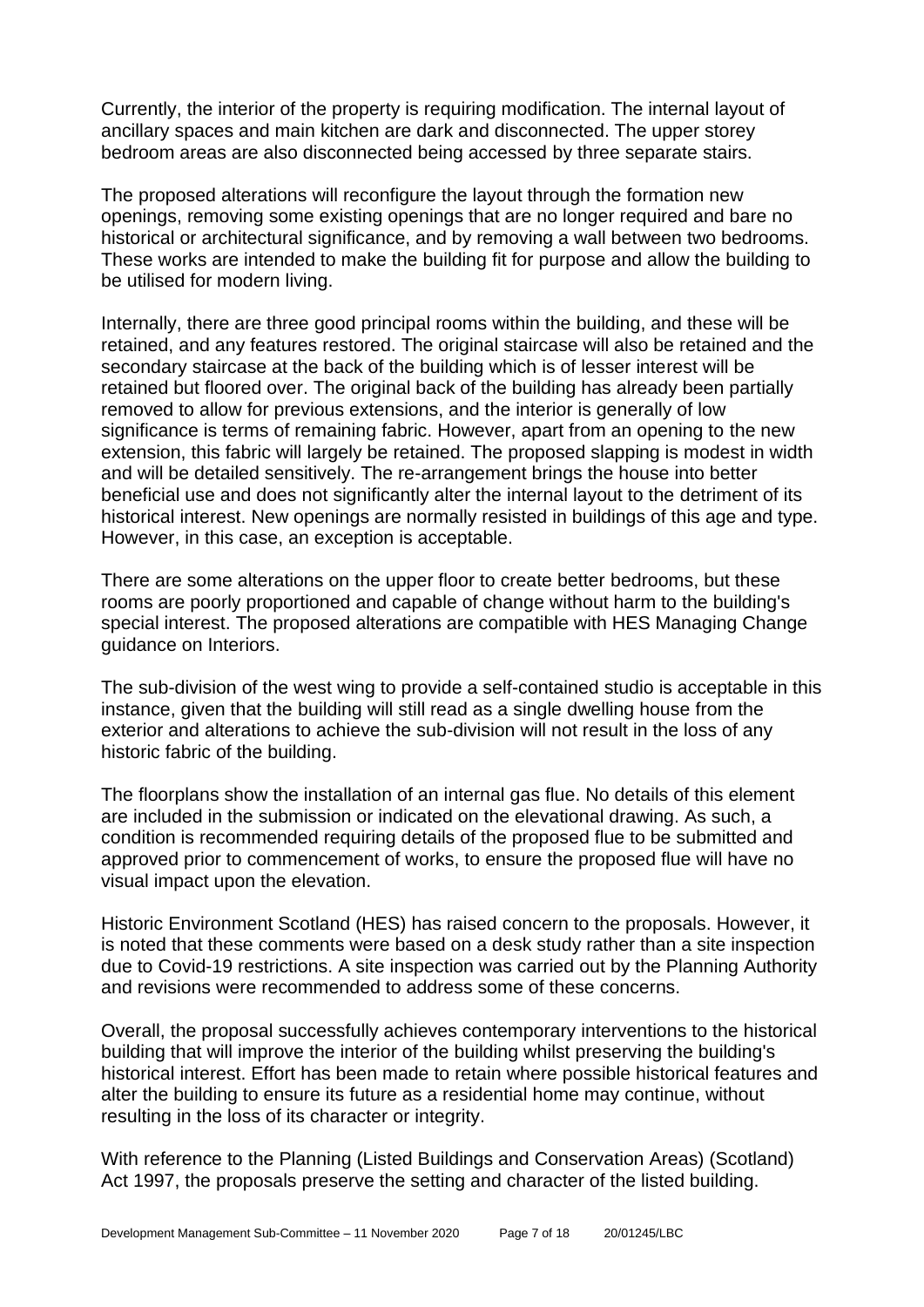## b) Conservation Area

Section 64(1) of the Planning (Listed Buildings and Conservation Areas) (Scotland) Act 1997 states:

"In exercise, with respect to any buildings or other land in a conservation area, of any powers under any of the provisions in subsection (2), special attention shall be paid to the desirability of preserving or enhancing the character or appearance of that area."

Policy ENV 6 Conservation Areas- Development states that development within the conservation area will be permitted which preserves or enhances the special character or appearance of the conservation area and is consistent with the relevant character appraisal.

The New Town Conservation Area Character Appraisal stresses the uniformity of buildings and materials and overall consistency of form. Visual homogeneity was also created by the use of a limited range of supporting materials: natural slate on roofs; cast and wrought iron for railings, balconies and streetlamps; fine joinery and glazing at doors and windows; and stone for footpath paving, kerbs and roadway setts.

This particular building is quite unusual in that it was built before the expansion of the second New Town and has a more rustic appearance which reflects the fact it was a standalone building before development surrounded it. Changes therefore have less impact than they would on a typical Georgian townhouse. The elevation to Dean Park Lane in particular has none of the elegance of the New Town although it has several fine details.

In this instance, the extension and proposed alterations are sympathetic and will preserve the character and appearance of the conservation area. Whilst the extension will be visible from high level windows of neighbouring properties, the majority of the works will not be visible from the public realm and therefore will have no impact upon the appearance of the New Town Conservation Area. The visible works to Dean Bank Lane are well designed and in harmony with the form and design of this elevation.

In terms of appearance. as stated above this is an early standalone building. The alterations and extensions, including new gates to the boundary walls, are sensitively designed and will read as high-quality modern interventions to bring the building up to modern day requirements. They will not have an adverse impact upon the overall appearance of the conservation area. The character of the conservation area will be unchanged by the subdivision.

With reference to the Planning (Listed Buildings and Conservation Areas) (Scotland) Act 1997, the proposals preserve and enhance the character and appearance of the conservation area, in compliance with LDP Policy Env 6.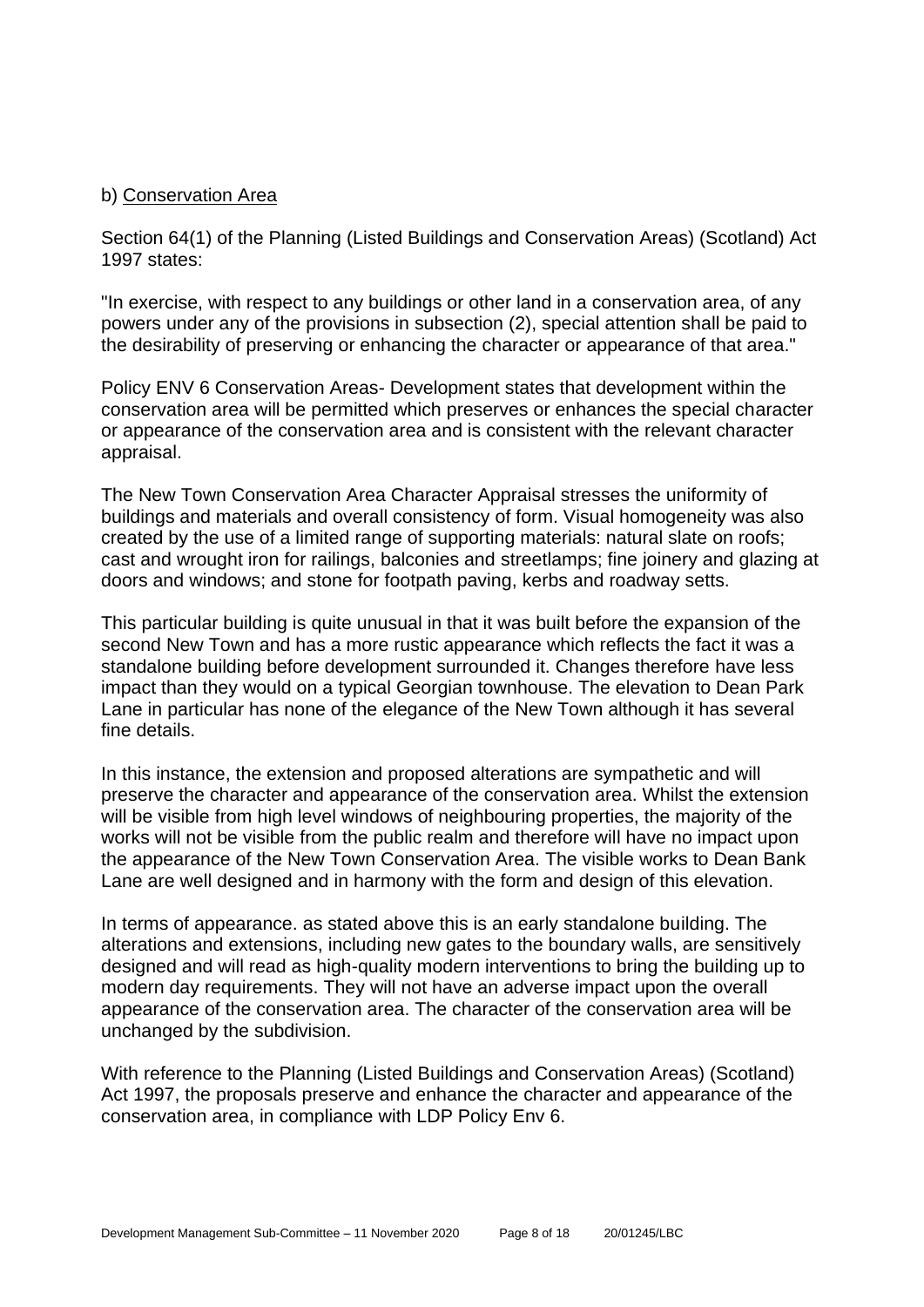## c) Public Comments

## **Material Comments - Objections**

- − impact upon setting. Addressed in Section 3.3a;
- − impact upon Conservation Area. Addressed in Section 3.3b;
- − loss of internal layout and symmetry. Addressed in Section 3.3a;
- − loss of staircase. Addressed in Section 3.3a;
- − loss of principal rooms. Addressed in Section 3.3a;
- − loss of historical features. Addressed in Section 3.3a;
- − loss of symmetry of main elevation. Addressed in Section 3.3a;
- − impact of raising wall and flat roof across courtyard will impact upon appearance from street. Addressed in Section 3.3 and 3.3b.
- − removal of existing slate roof extension. Addressed in Section 3.3. Addressed in Section 3.3a;
- − modern extension not in keeping. Addressed in Section 3.3a;
- − glazed door not in keeping. Addressed in Section 3.3a;
- − introduction of glimpse windows not in keeping. Omitted from proposal in Scheme 2.
- − impact of proposed new openings in existing wall upon conservation area. Addressed in Section 3.3a;
- − visual impact of flue. Addressed in Section 3.3a;
- − concerns raised that no site visit had been carried out by Planning Officer. Site visit delayed due to Covid-19 restrictions, but site visit was carried out when restrictions were lifted;
- − concern raised regarding site notices and Covid-19 restriction related delays. Public comment time period was extended to address delay in issuing site notice and neighbour notification due to Covid-19 lockdown;

## **Non-material comments**

- − impact of drilling upon structural integrity of the building. Not controlled through the planning process;
- − noise disturbance during to construction. Not controlled through the planning process;
- − request to remove ash tree due to its size. Not relevant to LBC application;
- − Crown works to Ash carried out before decision issued. Not relevant to LBC application;
- − impact of additional parking. Not relevant to LBC application;
- − impact upon wildlife. The proposal raises no issues with regards to protected species or wildlife.
- − visibility of glazed extension from neighbouring tenements and impact of light pollution. Addressed in accompanying application for planning permission.
- − principle of sub- division. Not relevant to LBC application;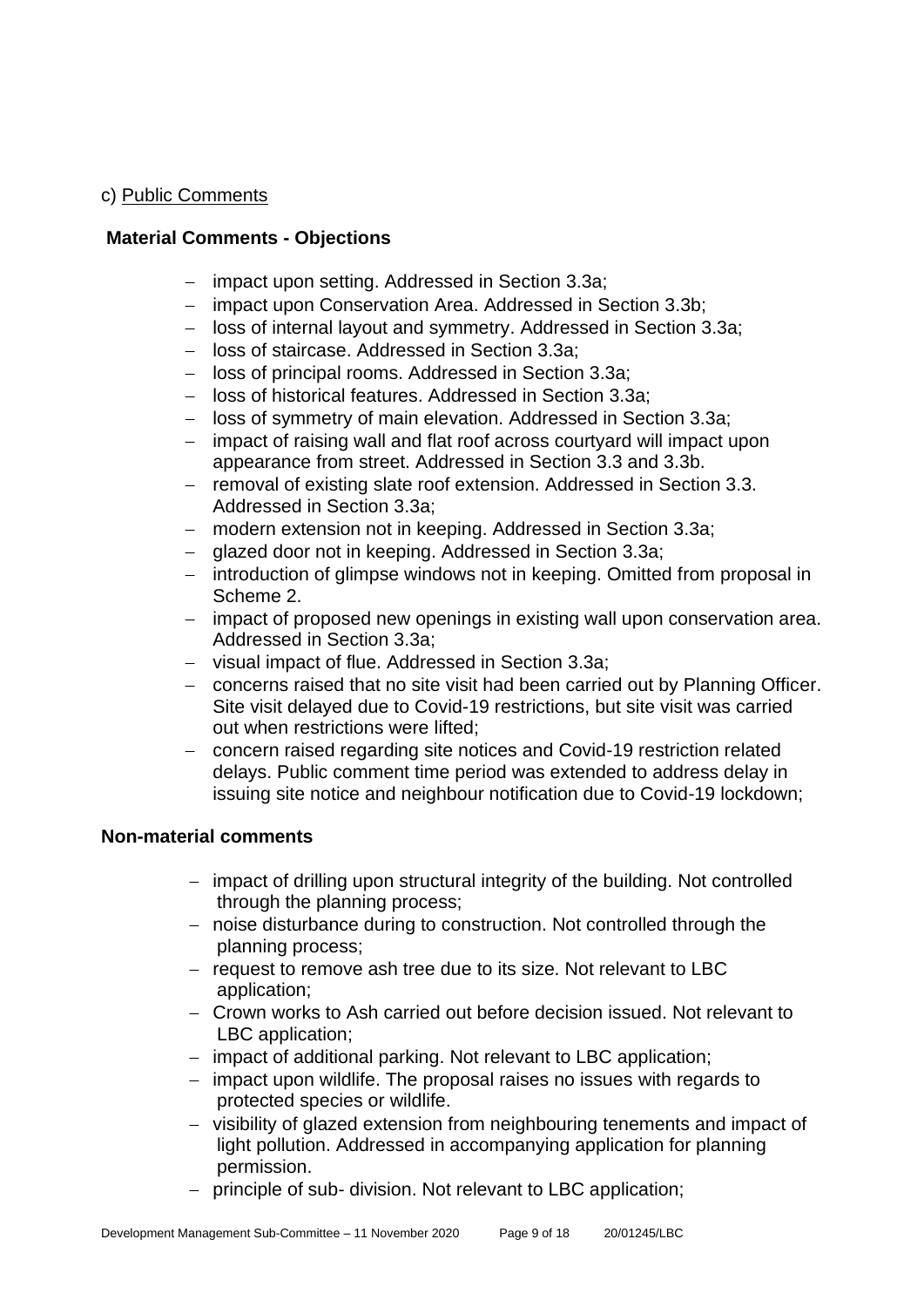- − visual impact of rooflights and light pollution. Addressed in accompanying application for planning permission.
- − concern relating to self-contained unit being short term let. Not relevant to LBC application;
- − concern relating to loss of trees. Not relevant to LBC application.
- − concerns raised that no site visit had been carried out by Historic Environment Scotland. Addressed in Section 3.3. HES advised comments are based on a desk study. As far as the Council is aware no site visit has been carried out by HES and the comments based on the desk study still stand.

## **Conclusion**

The development complies with the Planning (Listed Building and Conservation Areas) Scotland Act 1997 as it preserves the character and setting of the listed building and preserves and enhances the character and appearance of the conservation area. The proposals have been sensitively designed to retain features of architectural and historical importance in compliance with the Historic Environment Policy for Scotland and associated Managing Change guidance. There are no material considerations that outweigh this conclusion.

It is recommended that this application be Granted subject to the details below.

## **3.4 Conditions/reasons/informatives Conditions**: -

- 1. All original windows, doors and fireplaces (unless identified to be altered on the submitted plans) shall be retained. Any alteration or modification to any such features shall be approved in writing by the Planning Authority prior to commencement those works.
- 2. Details of new flue shall be submitted to and approved in writing by the Planning Authority before work is commenced on site.

## **Reasons**: -

- 1. In the interest of preserving the historical integrity of the building.
- 2. In order to enable the planning authority to consider this/these matter/s in detail.

## **Informatives**

It should be noted that:

1. This consent is for listed building consent only. Work must not begin until other necessary consents, e.g. planning permission, have been obtained.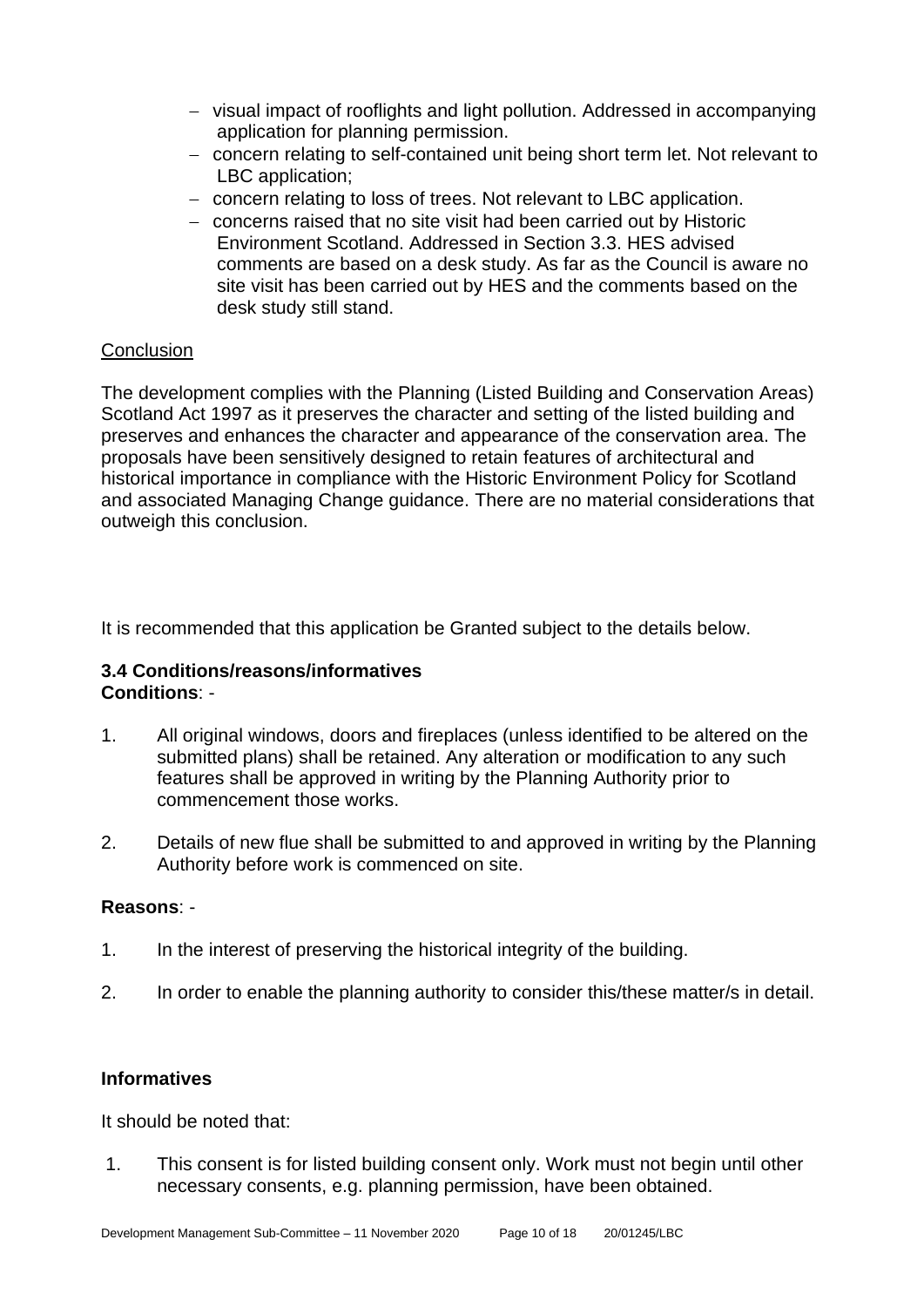2. The works hereby permitted shall be commenced no later than the expiration of three years from the date of this consent.

## **Financial impact**

## **4.1 The financial impact has been assessed as follows:**

There are no financial implications to the Council.

## **Risk, Policy, compliance and governance impact**

**5.1** Provided planning applications are determined in accordance with statutory legislation, the level of risk is low.

## **Equalities impact**

## **6.1 The equalities impact has been assessed as follows:**

The application has been assessed and has no impact in terms of equalities or human rights.

## **Sustainability impact**

## **7.1 The sustainability impact has been assessed as follows:**

This application is not subject to the sustainability requirements of the Edinburgh Design Guidance.

## **Consultation and engagement**

## **8.1 Pre-Application Process**

There is no pre-application process history.

## **8.2 Publicity summary of representations and Community Council comments**

There has been 28 objection comments received in relation to the proposed works.

## **Background reading/external references**

- To view details of the application, go to
- [Planning and Building Standards online services](https://citydev-portal.edinburgh.gov.uk/idoxpa-web/search.do?action=simple&searchType=Application)
- [Planning guidelines](http://www.edinburgh.gov.uk/planningguidelines)
- [Conservation Area Character Appraisals](http://www.edinburgh.gov.uk/characterappraisals)
- [Edinburgh Local Development Plan](http://www.edinburgh.gov.uk/localdevelopmentplan)
- [Scottish Planning Policy](http://www.scotland.gov.uk/Topics/Built-Environment/planning/Policy)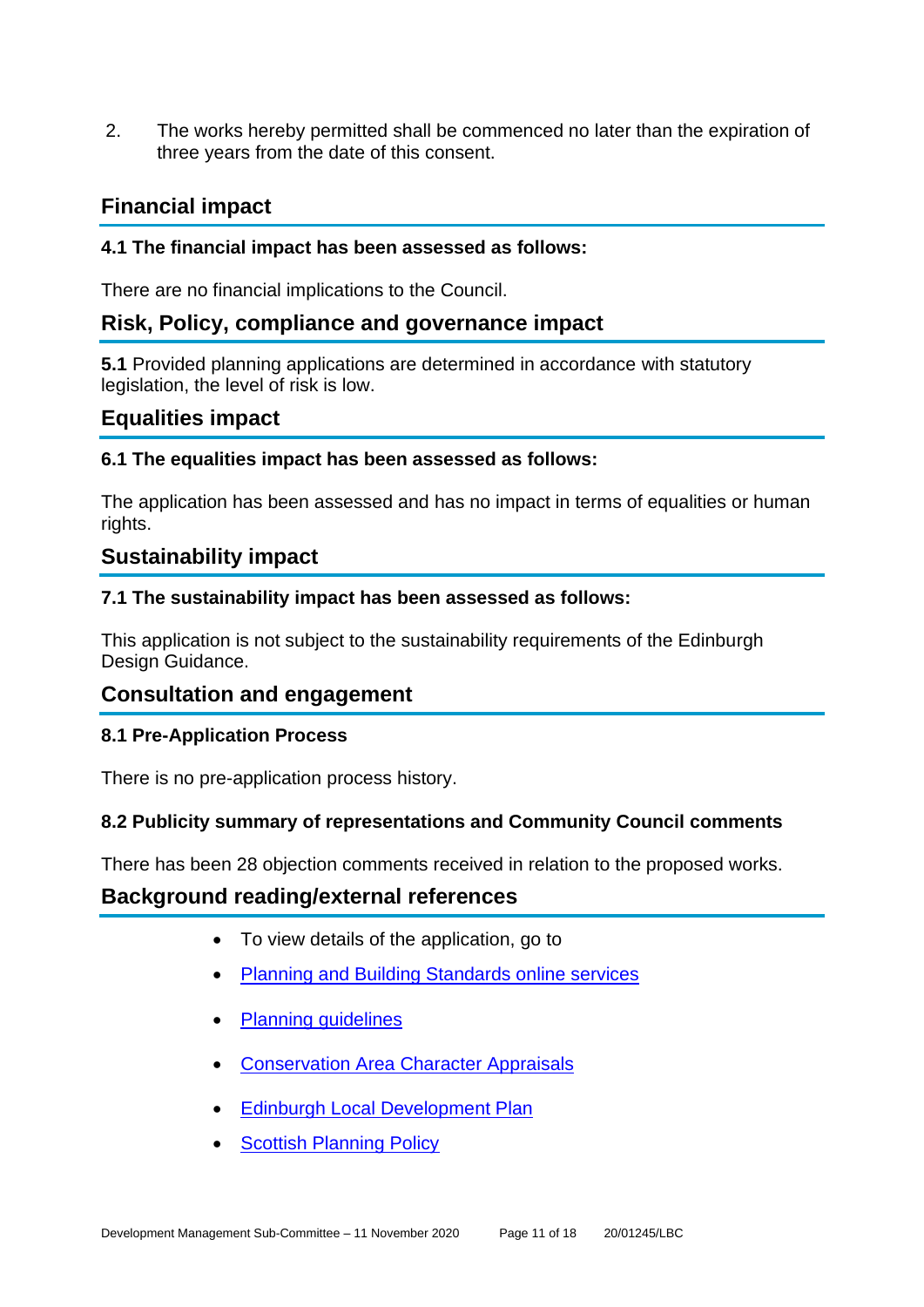| <b>Statutory Development</b><br><b>Plan Provision</b> | Adopted Edinburgh Local Development Plan |
|-------------------------------------------------------|------------------------------------------|
| Date registered                                       | 12 March 2020                            |
| <b>Drawing numbers/Scheme</b>                         | $1, 2A-6A,$                              |
|                                                       | Scheme 2                                 |

**David R. Leslie** Chief Planning Officer PLACE The City of Edinburgh Council

Contact: Sonia Macdonald, Planning Officer E-mail:sonia.macdonald@edinburgh.gov.uk

## **Links - Policies**

## **Relevant Policies:**

## **Relevant Government Guidance on Historic Environment.**

The Historic Environment Policy for Scotland 2019 outlines Government policy on how we should care for the historic environment when taking planning decisions.

Managing Change in the Historic Environment: Extensions sets out Government guidance on the principles that apply to extending listed buildings.

Managing Change in the Historic Environment: Interiors sets out Government guidance on the principles that apply to alterations to the interiors of listed buildings.

## **Relevant policies of the Local Development Plan.**

LDP Policy Env 4 (Listed Buildings - Alterations and Extensions) identifies the circumstances in which alterations and extensions to listed buildings will be permitted.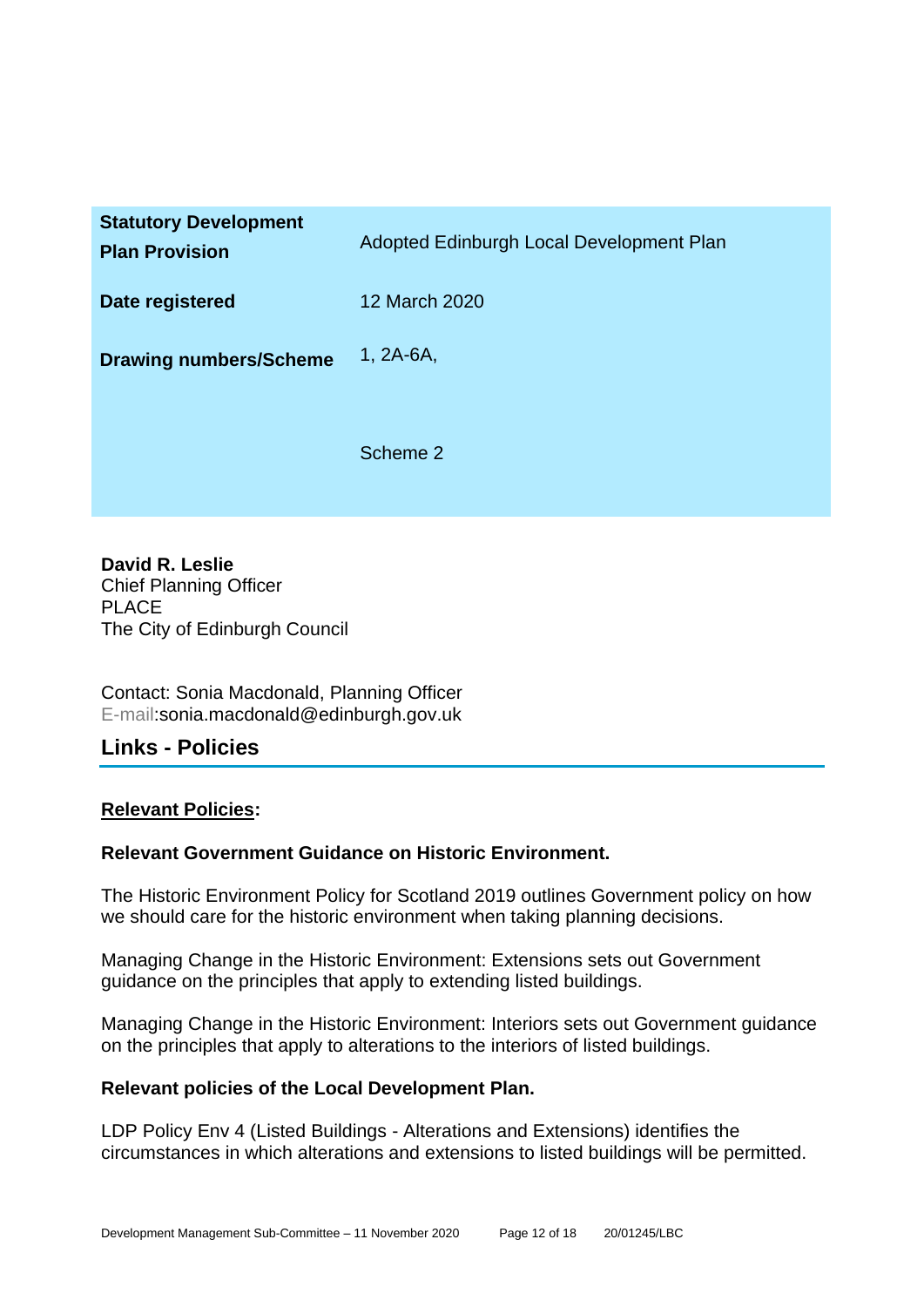LDP Policy Env 3 (Listed Buildings - Setting) identifies the circumstances in which development within the curtilage or affecting the setting of a listed building will be permitted.

LDP Policy Env 6 (Conservation Areas - Development) sets out criteria for assessing development in a conservation area.

#### **Relevant Non-Statutory Guidelines**

**The New Town Conservation Area Character Appraisal** states that the area is typified by the formal plan layout, spacious stone built terraces, broad streets and an overall classical elegance. The buildings are of a generally consistent three storey and basement scale, with some four storey corner and central pavilions.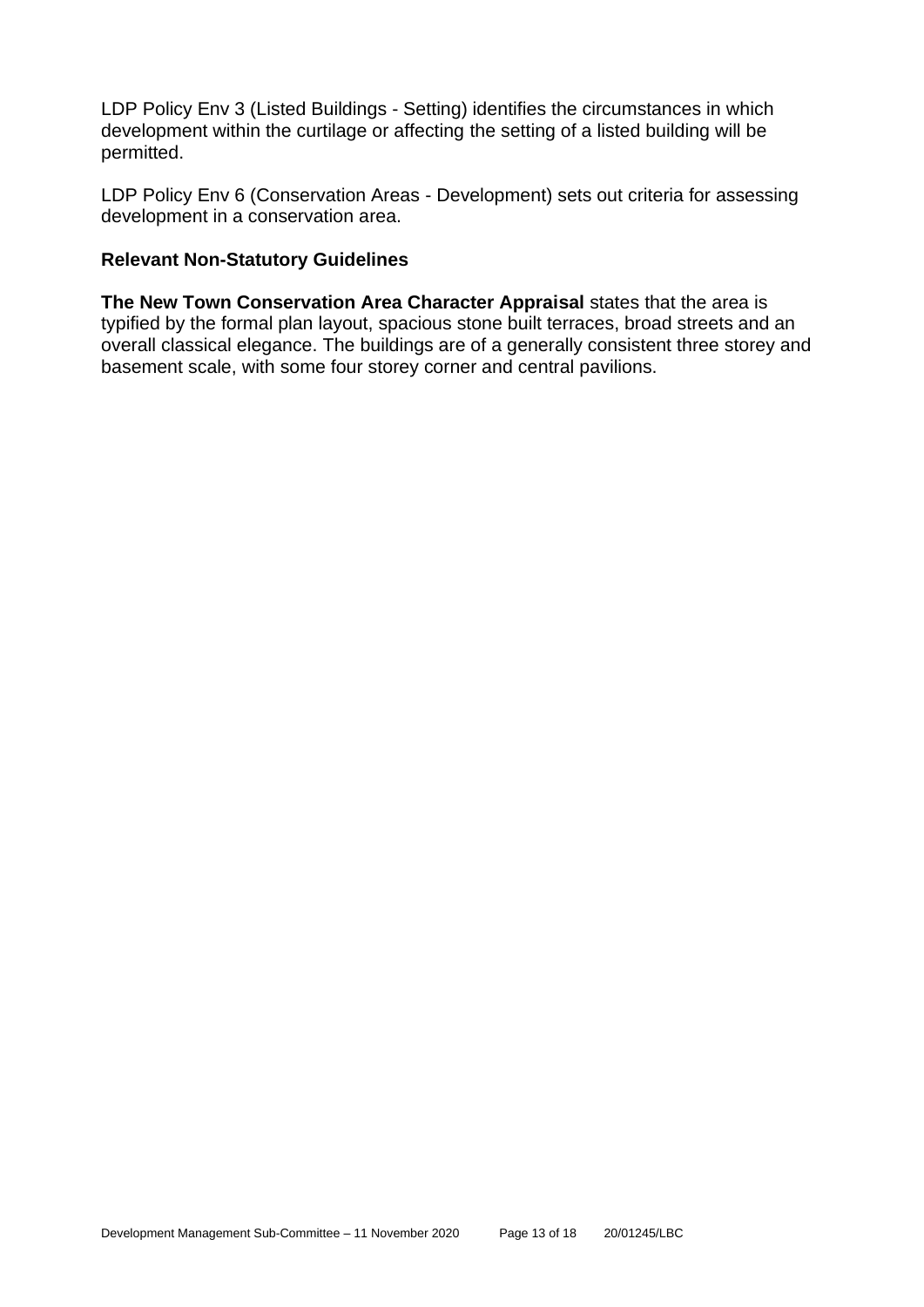# **Appendix 1**

**Application for Listed Building Consent 20/01245/LBC At 12 Dean Bank Lane, Edinburgh, EH3 5BY Alteration and extension of detached house. Proposed separation of one wing as a self-contained studio apartment. Demolition of 3 non-original lean-to extensions and erection of new side extension.**

## **Consultations**

## **Archaeology response**

*I would like to make the following comments and recommendations concerning these linked LBC & FUL applications for alteration and extensions, proposed separation of one wing as a self-contained studio apartment and demolition of three non-original lean-to extensions plus crown reduction pruning to ash tree.*

*These linked applications concern the A-listed Dean Park House, a Georgian villa constructed during the 18th century and subsumed by creation of Saxe-Coburg Street and Place in the early 19th century. The proposals will see the removal of modern extensions and limited new construction. Based upon this and having assessed the likely impact minimal archaeological impact upon the fabric of this historic building, it has been concluded that there are no significant archaeological implications.* 

#### **HES comment**

*Our Advice*

## *Deanbank House*

*12 Dean Bank Lane is a late 18th century classical, piend-roofed villa with pavilion wings extending to the rear to form a U-plan. The courtyard and pavilion wings are*  likely to have historically been part of the villa's service spaces. There have been *various extensions/additions including a 1968 kitchen addition by the architect Michael Laird, within the rear courtyard, which retains the historic open space here.*

*The U-plan identifies a hierarchal relationship between the individual components of the listed building, and is therefore significant to this building's social history and special interest. The villa's principal elevation faces the garden and features a distinctly symmetrical polite composition, enhanced by flanking fin walls topped by ball finials. These walls conceal the single-storey, lean-to sections of the abutting wings. These wings are more unusual in design compared with the main house, extending to two storeys at the building's rear, and add to the special architectural interest of this listed building.*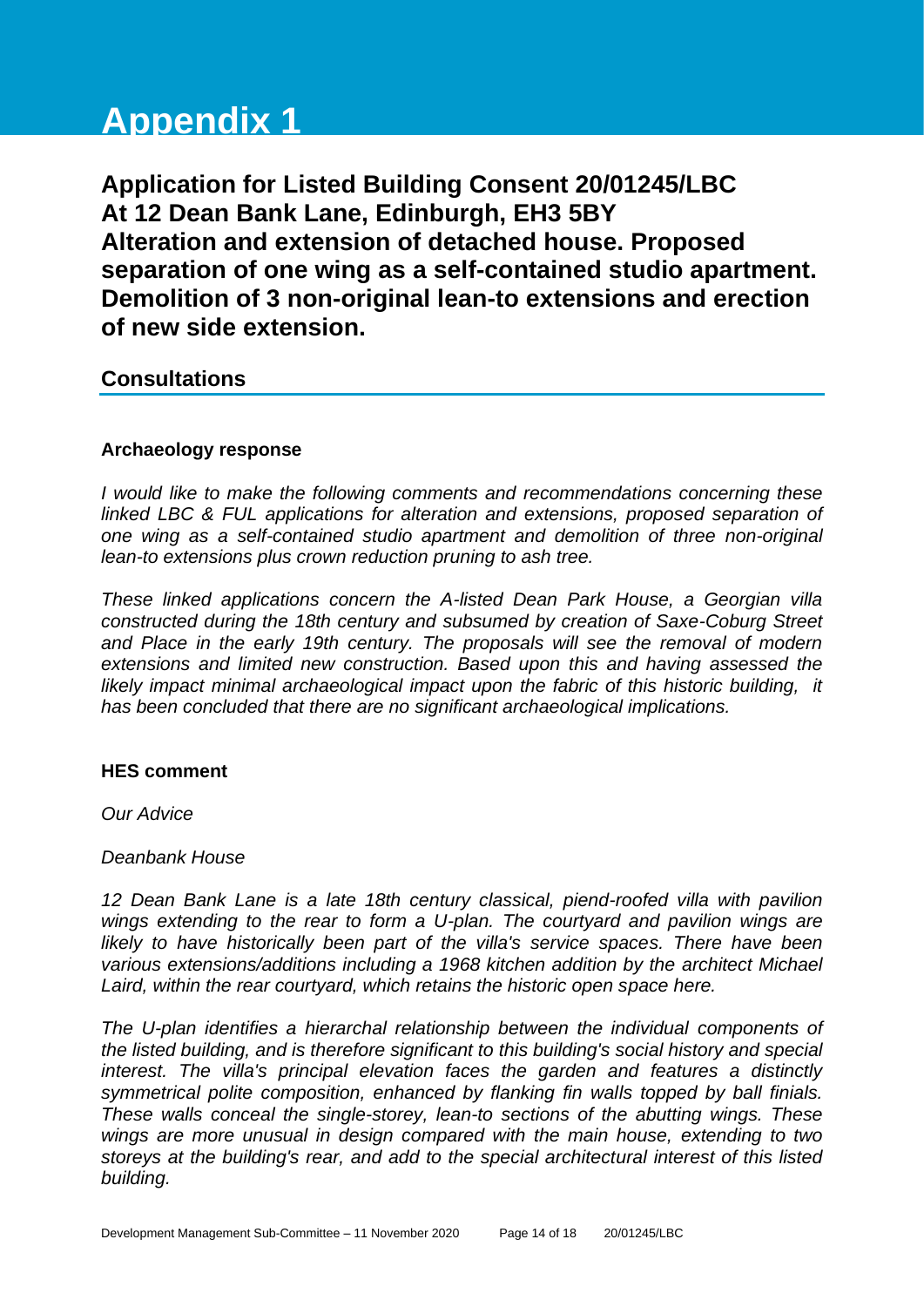*The building also occupies a prominent position within the surrounding Saxe-Coburg residential area and pre-dates this early 19th century development built on land once forming part of the villa's formal garden. There is a clear sense of this building's prominent siting from its rear elevation, which has an uninterrupted view onto and from Saxe Coburg Place, underlining both the historical and an architectural connection between the two that lends significant streetscape value to Deanbank House and its boundary wall as well.*

#### *Consideration*

*Proposals to alter and extend a listed building should be informed by and respond to its character, appearance and special architectural interest. The significance of a listed building's interior, or part of its interior, is usually derived from several factors, including the degree to which an interior remains intact from key periods in its history. The interior of this listed building retains much of its historic floor plan and features, such as simple Georgian cornicing and timber panelled doors that reflect the modest detailing of this classical villa.*

*The proposals are for the alteration and extension of the listed building, including the conversion of the West wing into a separate, self-contained studio apartment. Demolition of three non-original lean-to extensions is also proposed.*

*Our current inability to undertake a site visit as a result of the ongoing COVID-19 pandemic means that the advice we are able to provide in this instance is possibly more limited, or less informed than we would normally aim for. Our comments given below are the result of a desk-based assessment of the proposals only.*

## *Proposed Kitchen/Living extension*

*We would ask that further consideration is given to the design of the proposed Kitchen/Living extension, specifically to its massing and footprint, so that it does not dominate the East side of the principal garden elevation. This principal elevation is characterised by a strict symmetrical composition that is part of the villa's classical design, and which the proposed extension would significantly alter and damage this. In our view, the extension should be recessed further back from the garden elevation, perhaps in-line with the existing Kitchen 2 that abuts the rear West wing. An alternative,*  less visually impactful design that re-orientated the extension 90 degrees could further *protect the villa's symmetry, which forms a key component of its historic character and appearance, by positioning the extension's footprint vertically alongside the East wing and not horizontally out from it, as currently intended. An entrance to the extension could then be made through the existing rear Bedroom or Study. This would enable the*  extension to become more subsidiary, whilst ensuring the original significant garden *elevation maintains its visual prominence. North East elevation*

*We note the sloping slate roof of the East wing is proposed for replacement with a new lead covering, and would advise this is resisted to preserve the traditional appearance of the listed building's roof, which is predominantly slated. There is a presumption in favour of repairing historic roof covering materials over their replacement. If repair is not a viable option, then the replacement covering material should seek to match the*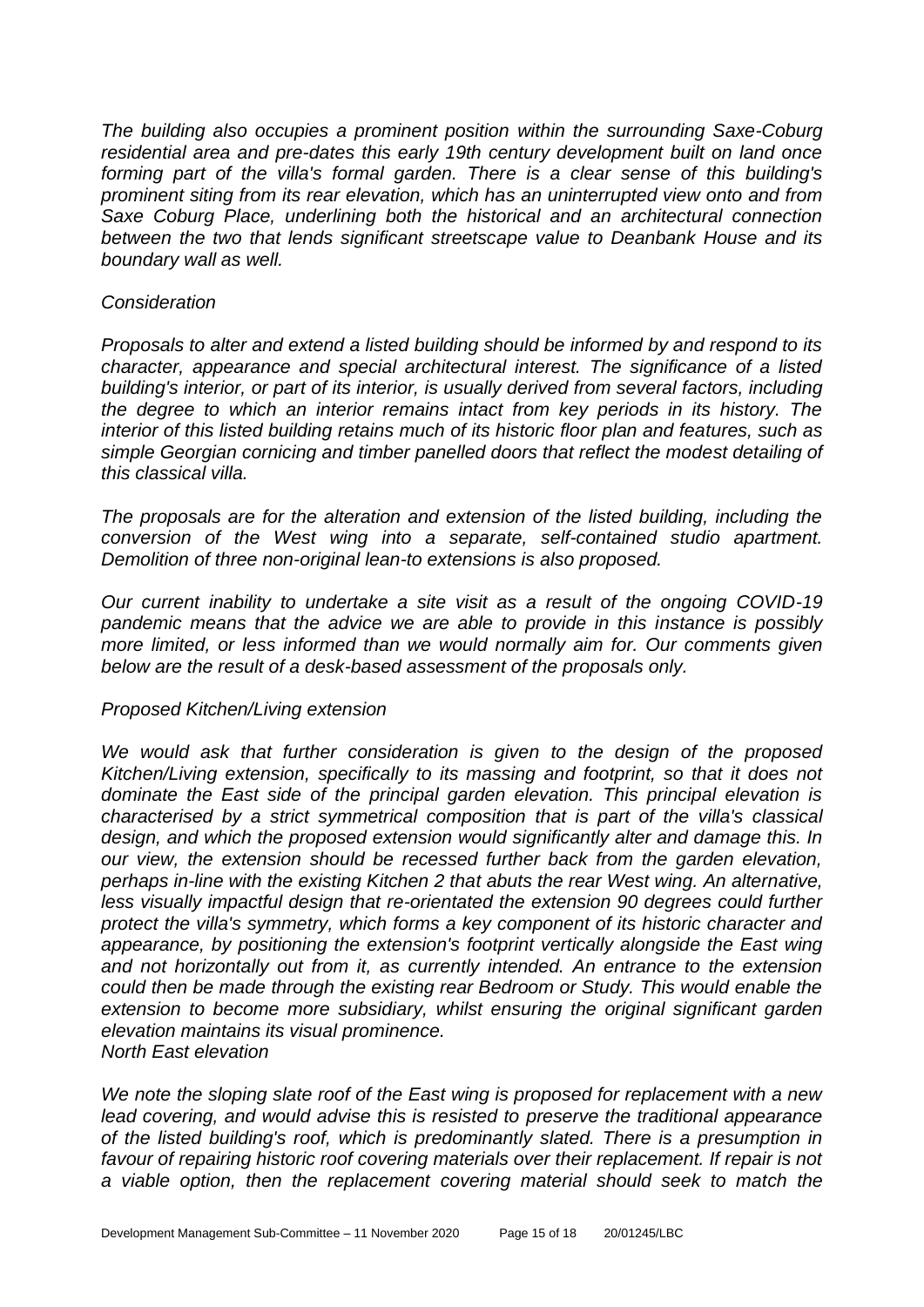*existing slates. This would also help maintain a clear separation between the original villa and the new extension proposed for this elevation.*

*North West (rear) elevation and courtyard*

*Several alterations are proposed on this prominent, street-facing elevation, which we consider would have an adverse effect on the character, appearance and special architectural interest of the listed building. Part of this elevation's character is the blank rubble-sandstone boundary wall. Set behind this wall is the historic courtyard form and the 1968 kitchen extension.*

*The proposals would see new openings formed in the boundary wall: a gateway and "glimpse" windows. In our view, these openings would diminish the traditional and formal appearance of the boundary wall and should be resisted.*

*On the East side of this elevation is the West wing, where the floor level of the upper storey (with oculus window) is proposed to be lowered. Care should be taken to ensure the new floor level does not impact on the traditional 12-light window beneath, which could be seen from this prominent street elevation.*

*The concealed courtyard forms a sizeable part of this listed building and is also part of a formal arrangement with the main villa and pavilion wings, historically separating the services from the public and private interior spaces of the original 18th century rectangular block. The courtyard form remains relatively intact. Under the proposed scheme, it would be completely infilled with a new rear extension. We recommend the design of any new extension retains this courtyard in some form, to protect the historic appearance and social interest of the listed building.*

*The 1968 Michael Laird extension, noted in the list description, appears to be of some merit and remains relatively intact. However, we have no external views of the building and its quality is difficult to determine from the drawings supplied. Further information on this element would be useful to enable a full assessment of its significance.*

## *Existing kitchen 2*

*Some replacement glazing is proposed for this space, including a new, larger rooflight*  in place of the two existing, smaller ones, and aluminium glazing for the garden *doorway. While the existing rooflights and glazed doorway may not be original, they still make a positive contribution to the traditional appearance of the villa. We suggest the design of the new rooflight and doorway is reconsidered to better address the villa's historic character. A smaller replacement conservation rooflight(s) would also retain more of the roof's historic slate roof covering.*

#### *Historic plan-form*

*The plan-form, or arrangement and division of internal spaces into rooms and circulation spaces such as halls and corridors, is a key part of a building's character and special interest. Under the current scheme, the building's plan form would be severely altered, especially in the lobby area and East wing on the ground floor and the landing and neighbouring bedrooms of the first floor. Many of these proposed alterations to the floor plan will also lead to the extensive removal of stone masonry*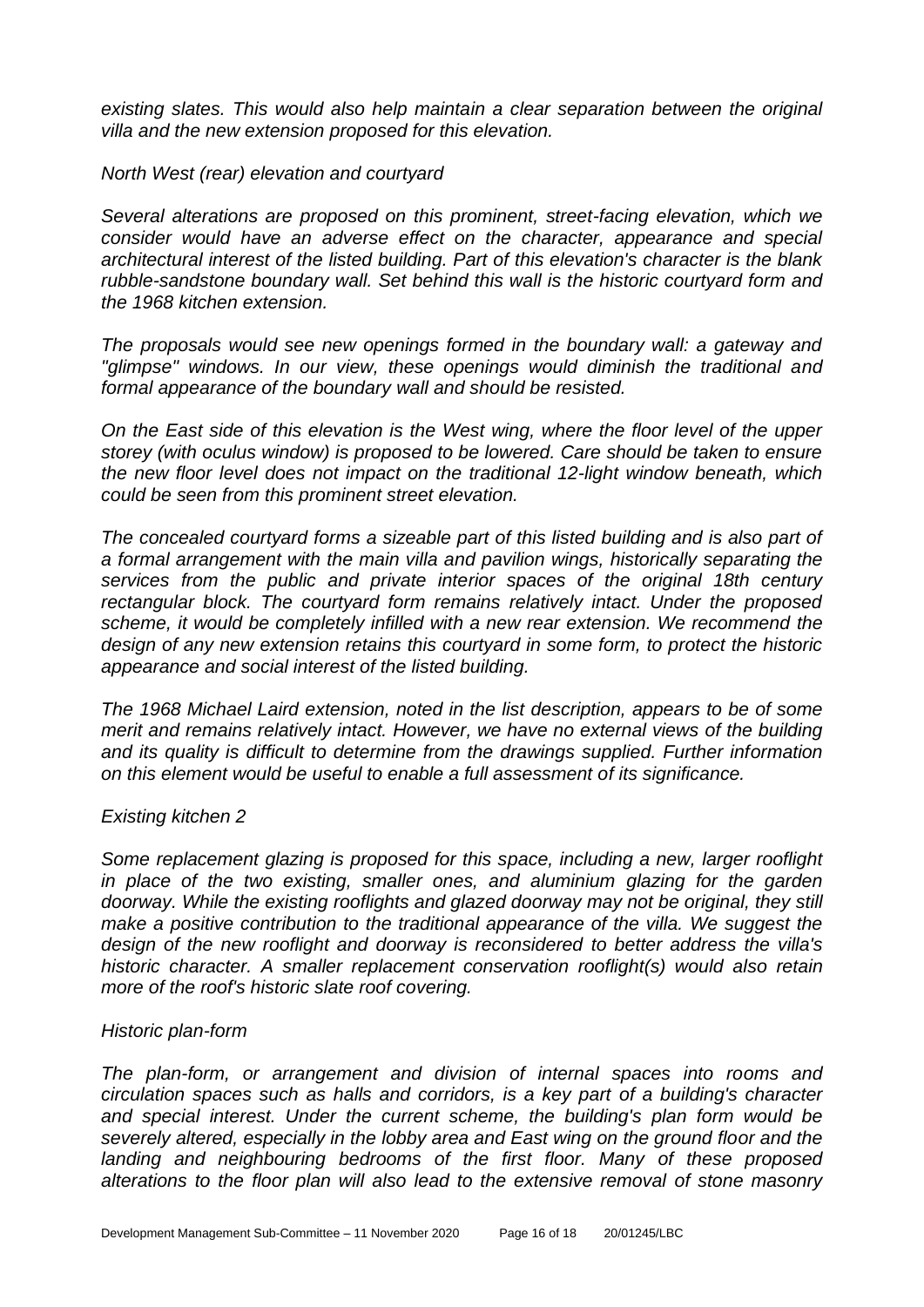*walls, further damaging the original or historic fabric of this villa. The wall between the proposed Studio Kitchen and Living Room exemplifies this detrimental effect. We consider alternative, more sensitive design solutions to altering and adapting the interior spaces should be sought, working more with the existing floorplan and perhaps incorporating smaller openings with nibs and downstands to retain greater visual and material reference to the historic plan form. This is relevant to the first floor where we consider the existing original plan-form should be retained. Alternative proposals here will still give the accommodation required.*

#### *Historic features*

*Original and historic features, including decorative plasterwork and panelled doors contribute significantly to the historic character and appearance of this listed building and should be retained. This applies particularly to the first floor landing and two adjacent bedrooms, which retain their simple Georgian cornicing, and to the panelled door between the Entrance Hall and Lobby below. From the information provided, it is unclear if the stair behind the existing Dining Room is original or historic. If it is, we would ask that the stair is left in situ and incorporated into the proposals, to protect the special interest of this interior space.*

*Similarly, we would recommend the redundant range openings of the former kitchen in the existing Studio is retained rather than removed. Such architectural features are important reminders of the former use and special interest of the house.*

#### *Conclusion*

*We consider that a more sympathetic treatment to the building is possible and would suggest revisions address this. In particular, we consider the following should be addressed.*

*o The proposed kitchen/living extension to the east of the house should be redesigned and set-back to limit its impact on the significant principal elevation of the house. The current plans are detrimental to the building's special interest.*

*o The U-shaped plan of the house is important, including the rear open courtyard. We suggest that the plans could be revised to include the retention of the open rear court in some form. Further information on the 1968 works would be useful.*

*o The plans should work more sympathetically with the original plan form of the villa, with original partitions and elements (e.g. 6 panel doors) retained, especially on the first floor.*

*o Other elements e.g. the historic range openings (and internal stair if original) should be retained and incorporated within the proposals.*

*Planning authorities are expected to treat our comments as a material consideration, and this advice should be taken into account in your decision making. Our view is that the proposals do not raise historic environment issues of national significance and therefore we do not object. However, our decision not to object should not be taken as our support for the proposals. This application should be determined in accordance with national and local policy on listed building/conservation area consent, together with related policy guidance.*